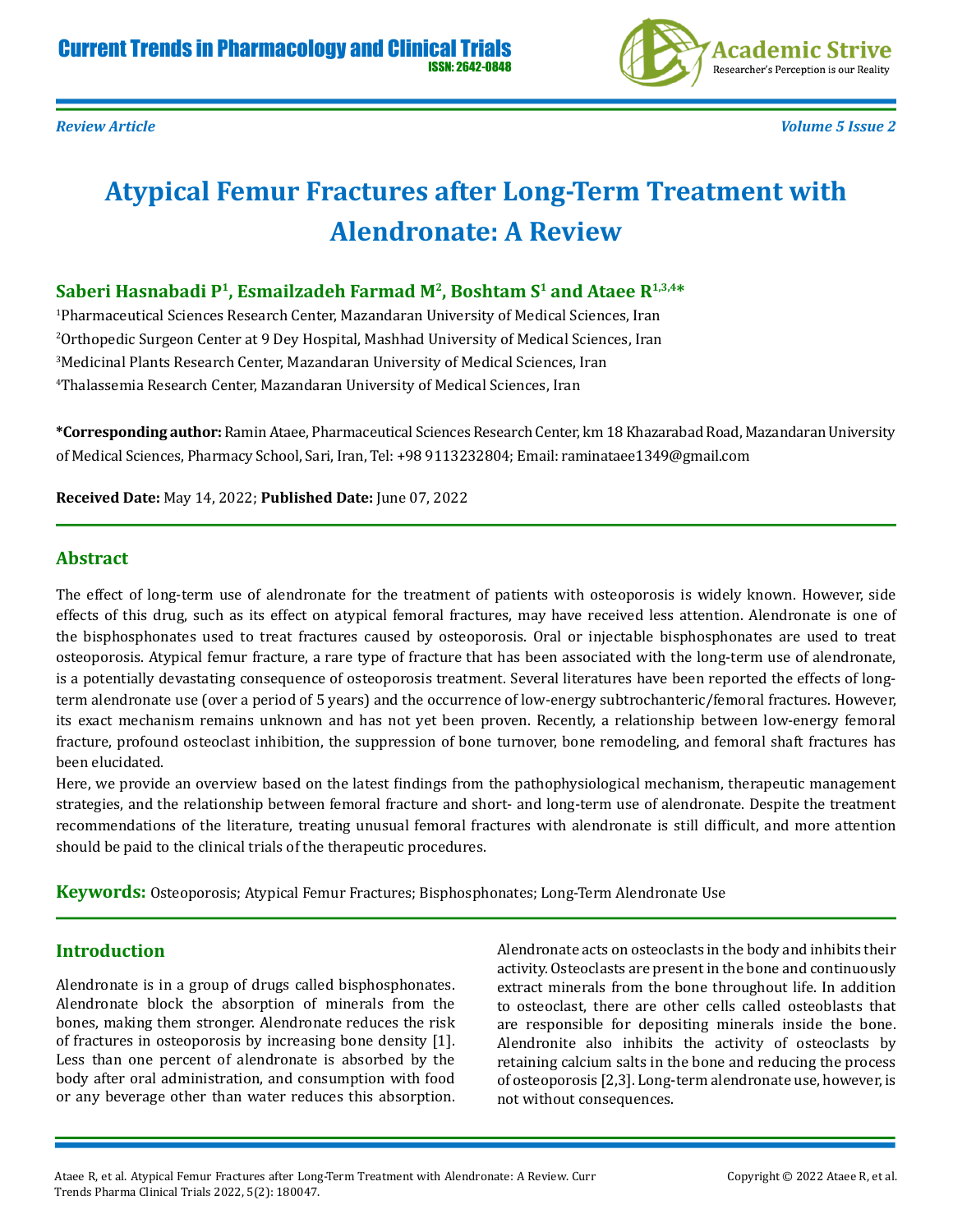In a study, Odvina, et al. [2] stated the first case report of atypical fractures possibly related to alendronate use. The results of their study showed that severe suppression of bone rotation may occur during long-term treatment with alendronate, which increases susceptibility to non-spinal fractures and delays healing. Despite the reduction in the overall risk of fractures at the beginning of alendronate treatment, there is more evidence of an association between atypical fractures associated with the long term use of alendronate [3,4]. Alendronate use may be associated with abnormal subtrochanteric fractures, but these reports have not been substantiated and require further investigation [5- 8].

In a study conducted by Prinsloo, et al. [9] nine patients developed low-energy invertebrate fractures with long-term use of alendronate. However, three of these nine patients had unusual subtrocentric fractures. About 30 to 70% of patients with atypical subtrochanteric fractures had persistent nontraumatic pain in the pelvis and groin.

In this regard, they stated that if patients have an unusual form of femoral fracture with severe pain while receiving alendronate, this should be a signal to take the lower extremity radiograph. Basic evidence is currently divided between a number of studies showing an association between the occurrence of subtrocentric/femoral shaft fractures and alendronate consumption, and several population-based studies that do not confirm such an association [5-13]. Thus, a degree of uncertainty surrounds this key issue in patients with osteoporosis.

In addition, alendronate is drug that inhibit bone turnover by decreasing the resorption. Since it suppresses bone remodelling, alendronate may limit the repair of micro

damage, create the risk of low-energy fractures, and decrease bone metabolism and strength [14,15]. However, the mechanical features of femur are directly related to the determination of fracture risk, alendronate effects on the related factors have scarcely been investigated.

The aim of this review is to present the latest findings to find out the increased incidence of femoral fractures after longterm treatment with alendronate. This review can lead to a better understanding of our knowledge gaps in this field.

#### **Characteristics of Femur Fractures**

The femur is one of the strongest bones in the body, and a break or fracture in the femur bone is often caused by severe injury such as trauma with obvious swelling, deformity, pain, and tenderness in the affected thigh (Figure 1). Atypical femoral fractures are defined as subtrochanteric femoral fractures characterized by: (1) location in the femoral shaft, (2) a substantially transverse and minimally comminuted configuration, (3) flaring of the lateral cortex at the fracture site, and (4) minimal or no trauma energy [16,17].

A femoral shaft fracture is defined as a fracture of the diaphysis occurring between 5 cm distal to the lesser trochanter and 5 cm proximal to the adductor tubercle occurs by chronic. Femoral fractures can be located at three different places including proximal femur fractures, femoral shaft fractures, and supracondylar femur fractures [18]. Imaging tests allow the physician to identify the exact location of the fracture. Another type of non-traumatic fracture segmentation is seen in patients with low bone density. Therefore, terms such as 'atypical' and 'stresses are often used interchangeably or in the same direction for a type of subtrochanteric fracture [19,20].



**Figure 1:** a) Femur anatomy, and b) view the distribution of femoral bone fractures in adults older than 50 years. Men (X) and women (O). The image taken from reference of [21] with permission from [\(https://my.clevelandclinic.org/\)](https://my.clevelandclinic.org/) and Springer.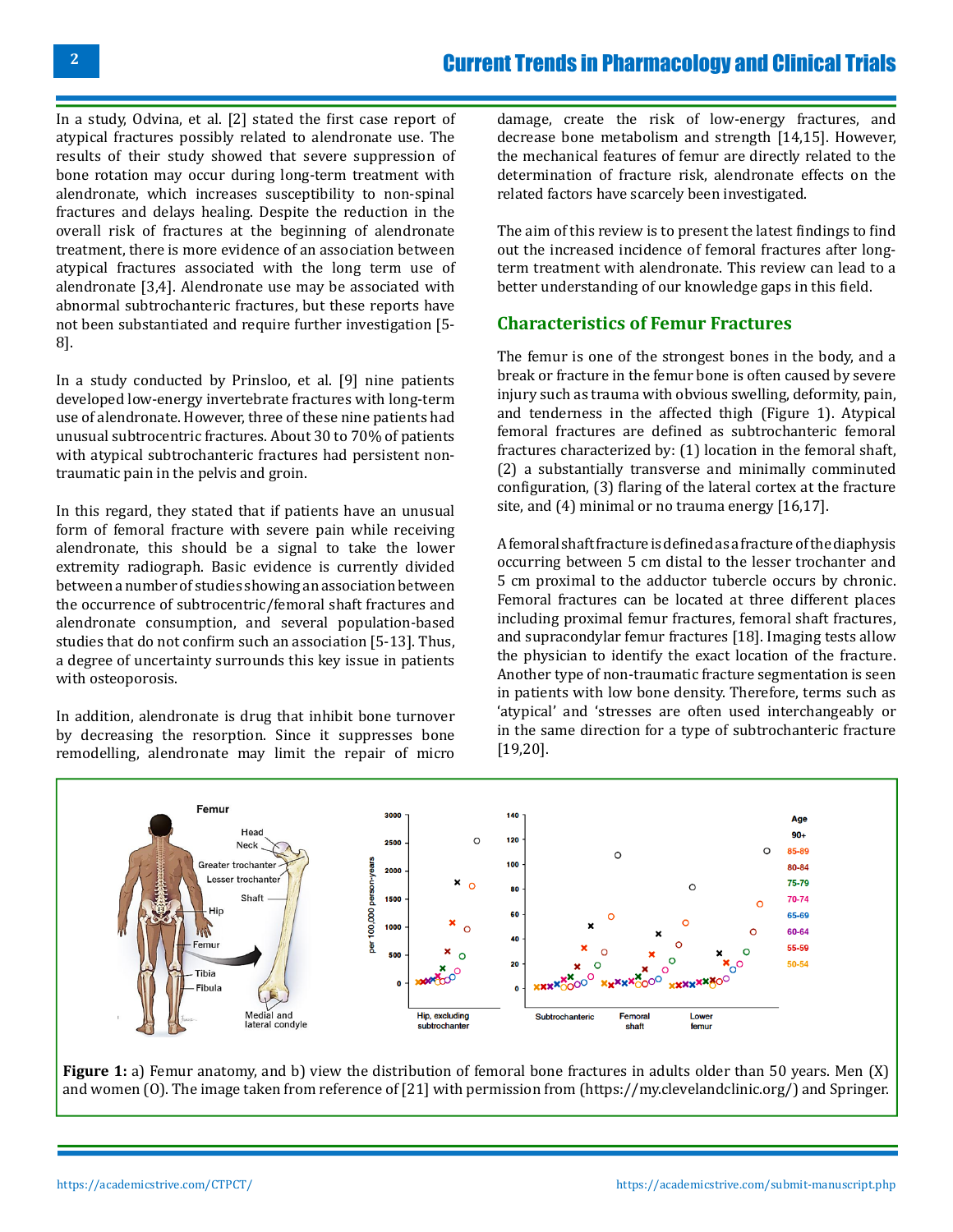#### **Femur Fractures and Alendronate Exposure**

Odvina, et al. [2] published the first set of reports about of the association between long-term use of alendronate and unusual diaphysis fractures. Alendronate is an oral bisphosphonate with long-lasting effects. This chemical compound is the most common bisphosphonate used in the pharmacological treatment of femur fractures [22]. In animal and human experiments, alendronate administration can increase the volume of bone tissue and maintain its natural histological shape. Several possible mechanisms are involved in the functional cycles of the medicine, such as direct cytotoxicity, blockade of osteoclast-mediated bone resorption, direct intracellular effects, and blocking of maturation of osteoclasts [23].

In a study, Lo, et al. (2020) [24] investigated the level of unusual femoral fractures risk using alendronate on a large population of women in health systems. They reported that alendronate therapy for 3 or more years was associated with greater the risk of finding an atypical femur fracture than treatment for less than 3 years [24]. Atypical femur fractures were uncommon among alendronate-treated women. This increased risk should be considered when counselling women about long-term alendronate use.

In this line, Bone, et al. (2004) [25] concluded that clinical indexes significantly improved with long-term use of alendronate in elderly postmenopausal women with osteoporosis [25]. However, the results obtained from a number of recent studies have shown that long-term use of alendronate will be suppressed the resorption of bone tissue excessively, which can lead to unusual femoral fractures. One of the most important negative effects of decreased osteoclast function is impaired natural bone repair capacity. Therefore, alendronate use causes a small accumulation of bone microdamage, bone-remodeling cycle, and longterm bone fragility [26-28]. Decreased bone resorption in alendronate users is thought to reduce bone turnover with the accumulation of small fractures and homogeneous mineral bones. This can make the bone more fragile and also causes spontaneous femoral fractures [29,30]. However, it is not entirely clear whether long-term use of alendronate is associated with atypical femoral fractures. In a few cases, atypical femoral fractures also occurred in people who did not take alendronate [27,28].

Prolonged suppression of bone turnover might increase the average age of the tissue. This leads to higher concentrations of advanced glycation endproducts in the extracellular collagen matrix. This can also lead to increased bone fragility during long periods of alendronate therapy [31,32]. A review of some literatures showed the association between atypical fractures in the subtrocentric region of the femur in treated patients with alendronate [33-35]. The main factors in atypical fractures are prodromal symptoms, fractures with minimal or no trauma, thickened diaphragmatic cortex, and transverse fracture patterns.

Some results showed a similar relationship in this regard. However, based on the results of clinical trials in the third phase of treatment with alendronate, individuals did not show an increased risk of subcutaneous fractures. The number of atypical subtrochanteric fractures in accordance with alendronate consumption is an estimated one per 1,000 per year [36,37]. The reviews showed that the risk of unusual femoral fractures was reduced by about 70% each year with the last dose of antiresorptive therapies [37-39]. However, it is not possible to say with certainty that this reduction has also been seen in patients with a history of atypical femoral fractures.

#### **Safety in Long-Term Alendronate Use**

Alendronate is generally used as a safe and effective medicine in the treatment of osteoporosis. However, there is a potential risk of over-suppression of bone rotation, which can lead to poor biomechanical function in bone over longterm use of alendronate. The use of this compound causes the accumulation of fine structural damage and excessive suppression of bone rotation, which ultimately leads to secondary mineralization in the bone structure and increases the risk of bone fragility [40,41].

Atypical femur fracture, a rare side effect of long-term use of alendronate, has recently received more attention from researchers. A review of articles has shown that alendronate treatment for 3 to 4 years reduced the risk of unusual femoral fractures in women with osteoporosis [2,42]. According to available sources, the incidence of atypical femur fracture in upper femoral fractures is less than 4%, and most of the literature on atypical femur fracture has been case studies (Table 1).

| <b>Atypical Femur Fractures</b><br><b>Number</b> | <b>Treatment Time (Average)</b><br><b>Average Age</b> |      | <b>References</b> |  |
|--------------------------------------------------|-------------------------------------------------------|------|-------------------|--|
|                                                  |                                                       | 60   | ∼                 |  |
|                                                  | 4.2                                                   | 66.9 | [42]              |  |
| 26                                               | 4.4                                                   | bb.  | [43]              |  |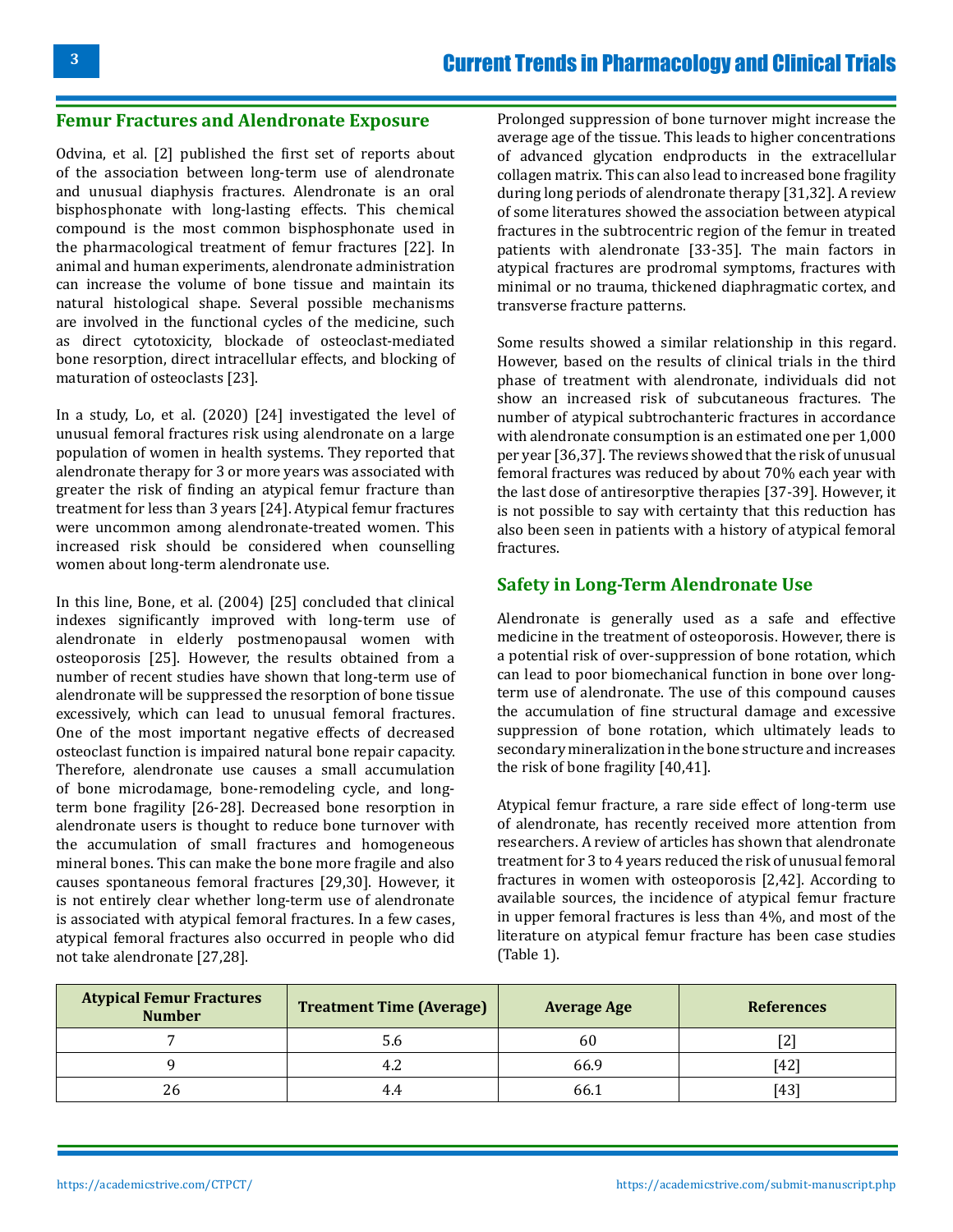| 12 | 7.3 | 70.4 | [44]   |
|----|-----|------|--------|
| 19 | 6.9 | 6205 | $[18]$ |
| 2  | 7   | 72   | $[45]$ |
| 2  | 9   | 57   | $[46]$ |
| 14 | 8.6 | 61   | $[20]$ |
| 3  | 9   | 66.5 | $[47]$ |
| 3  | 7.3 | 63.3 | $[48]$ |
| ∍  | 6   | 60   | $[49]$ |
| 16 | 4.5 | 68   | $[31]$ |
| 59 | 7.1 | 73.7 | $[50]$ |

**Table 1:** Some references of atypical femur fractures associated with long-term alendronate use.

The obtained results showed that alendronate therapy in postmenopausal women for more than 5 years had a higher risk of clinical atypical femur fractures [51]. These results may not apply to younger women depending on factors such as race and even gender. The mechanism of action in these fractures is still unknown.

Allen, et al. [52] found that alendronate use can induce partial bone damage and increase more than sevenfold compared with control samples. This was associated with a 40% reduction in bone mineral density, which increased the fracture rate. Considering the potential for the increased risk of atypical femur fractures, Liu, et al. [1] stated that the use of alendronate should not exceed 5 years, and it will be appropriate for patients to discontinue the use of alendronate after 5 years. Moreover, most of the experts also recommend that the application of alendronate should not exceed 5 years.

Pharmacokinetic studies show that alendronate remain in the bone matrix for many years (up to 10 years) and the existing alendronate remain inactive until they are gradually released during bone resorption. In a clinical study, after 5 years of alendronate use, biochemical markers of bone circulation were suppressed for at least 3 years after cessation [53].

Using the range of pharmacokinetic parameters determined from a study with a dose of 10 mg per day, Rodan, et al. [54] concluded that the remaining dose of alendronate in bone matrix was approximately 75 mg per 2 kg of mineral after 10 years of treatment.

In one study using an experimental model in mice, Yang, et al. [55] concluded that the use of bisphosphonates decreased bone mineral density over time and could lead to reduced mechanical strength and bone fractures. They also concluded that healing and callus formation after fracture in femurs reduced with high concentrations of bisphosphonates use

over a long period of time. However, this result was not confirmed for the aldronates used.

#### **Pathogenesis**

The two concepts of fracture associated with stress or fracture are used to create unusual femoral fractures. Factors such as the joint shape and geometry of the femur, the lack of local crushing and thickening of the cortex at the fracture site help to prove this. Also, similar types of fractures in other bone-related diseases are associated with decreased bone resorption such as hypophosphatase and osteopetrosis [56].

#### **Case Reports in this Field**

Concerns about long-term use of alendronate for atypical femoral fractures have been reported using case reports. The first study was performed by Odvina, et al. [2] that referred to 9 patients with alendronate-treated osteoporosis over 3 to 8 years. These patients suffered traumatic fractures during their normal daily activities. Three of the 9 people had fractures of the femoral shaft and two had fractures of the proximal femur. Radiographs were taken in four of these individuals. All four patients had delayed or absent fracture healing ranging from 4 months to 2 years while on alendronate treatment [2]. Four patients in the age range (35-85) were treated with alendronate. In this study, the mean and median duration of alendronate use was 7.3 and 7.5 years, respectively (range 1–16), and the majority of patients had unilateral fractures (29 out of 43; 67.4%) [2]. Other similar cases are summarized in (Table 2), (Figure 2).

In this line, the characteristics patients with low-trauma subtrochanteric or proximal diaphyseal femur fracture were studied retrospectively by Neviaser, et al. [18] at US trauma center over a 5-year interval. Radiographic patterns were examined to identify simple, transverse, or short oblique fractures in areas of cortical hypertrophy with the cortical beak.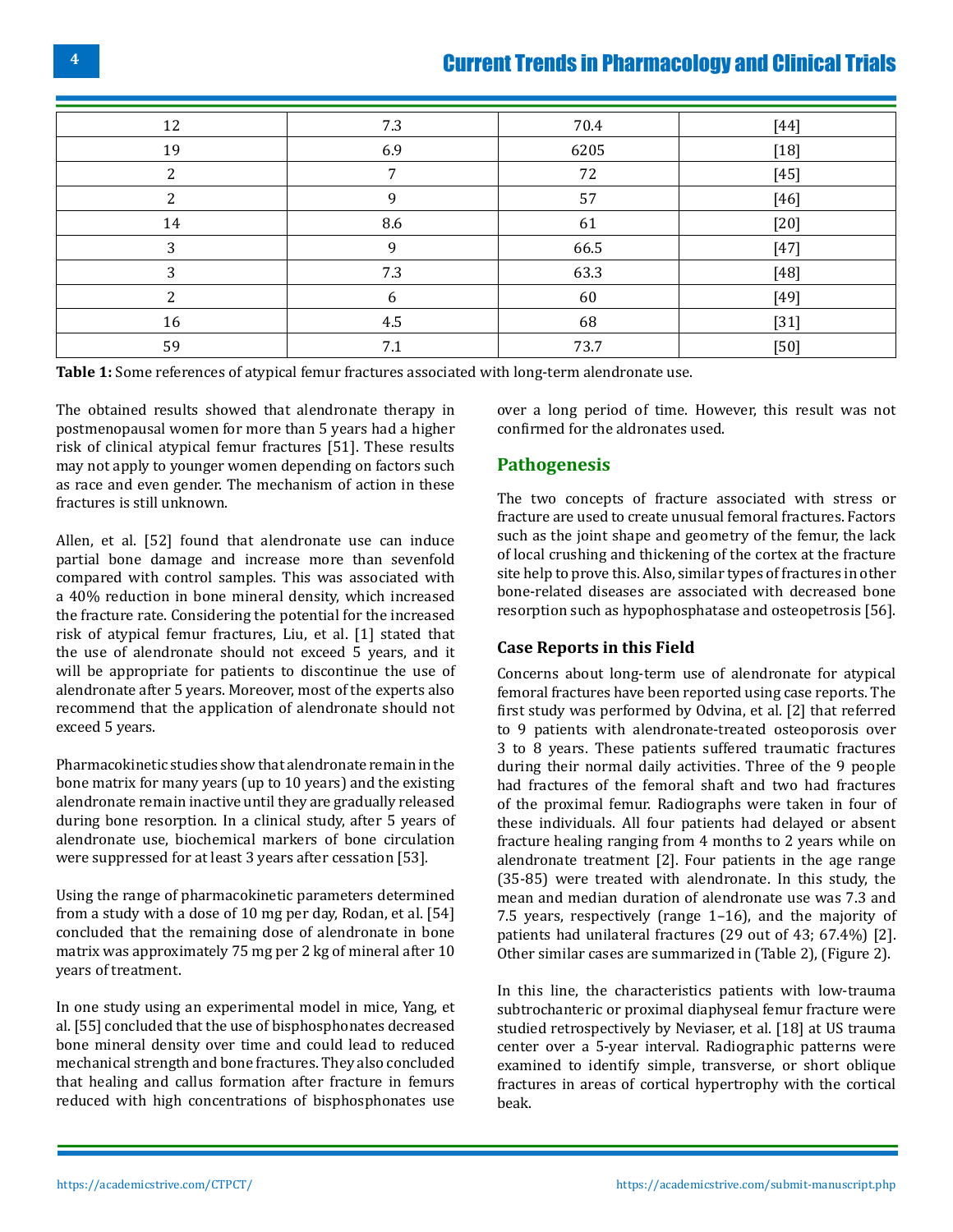Twenty-five patients out of 70 were treated with aldronate. Nineteen out of 25 (76%) alendronate-treated patients had the radiographic pattern compared with one out of 45 (2%) non-alendronate-treated patients. Finally, it was concluded that the risk of having an "unusual" fracture pattern was significantly associated with alendronate use for a long time (odds ratio=139; 95% confidence interval (CI) 19– 939; p<0.0001). For people who had a fracture pattern, the average duration of treatment with alendronate was about 6 years compared to persons who did not have such a problem (about 2 years) [56].

In another study, in six groups of patients, the association between aldronate consumption and femoral fracture was compared with the control group. In this study, the rate of femoral shaft fractures appeared to be higher than that of other fractures in women taking oral bisphosphonates [21]. It is not yet known whether the many fractures were due to trauma. Limitations of these results include nonconfirmation of radiological data, clinical results, and lack of information on the type of bisphosphonates used during the period.

| <b>Female</b><br><b>Patients</b> | Age (in<br>years) | <b>Failure Position</b>                                                 | Radiographic<br>Characteristics/<br><b>Study Design</b>                                                                          | <b>Prodromal</b><br><b>Symptoms</b><br>(Duration)                                                                                                                                                      | <b>Duration</b><br>of use<br>(years) | <b>References</b> |
|----------------------------------|-------------------|-------------------------------------------------------------------------|----------------------------------------------------------------------------------------------------------------------------------|--------------------------------------------------------------------------------------------------------------------------------------------------------------------------------------------------------|--------------------------------------|-------------------|
| 9(5)                             | 52                | Femoral shaft                                                           | Cortical thickening<br>in lateral mid-shaft<br>of contralateral femur                                                            | Severe pain in<br>back and hip<br>$(1$ month)                                                                                                                                                          | 8                                    | $[2]$             |
|                                  | 68                | Femoral shaft                                                           |                                                                                                                                  |                                                                                                                                                                                                        | 8                                    |                   |
|                                  | 67                | Femoral shaft                                                           |                                                                                                                                  |                                                                                                                                                                                                        | 5                                    |                   |
|                                  | 49                | Proximal femur                                                          |                                                                                                                                  |                                                                                                                                                                                                        | 3                                    |                   |
|                                  | 64                | Proximal femur                                                          |                                                                                                                                  |                                                                                                                                                                                                        | $\overline{4}$                       |                   |
| 155                              | $(61-69)$         | bone mineral<br>density at spine and<br>femur                           | The effects of<br>alendronate on<br>trabecular and cortical<br>femoral bone using a<br>DXA-based<br>3D modeling<br>approach****. | Overall increase in BMD<br>*- increase in trabecular<br>and cortical vBMD** with<br>no change in Cth***. a<br>decrease of the cortical<br>porosity                                                     | 2                                    | $[57]$            |
| 5                                | 69-77             | Trochanter, femoral<br>shaft                                            | Cohort study                                                                                                                     | The results revealed that<br>the use of ALN will not<br>increase the risk of AFF in<br>short term (PO0.05), but<br>there will be a risk of AFF<br>(P!0.05) with long-term<br>(05 years) use<br>of ALN. | $5 - 10$                             | $[1]$             |
| 96                               | 70                | in the distal part<br>of the femur and<br>proximal part of the<br>tibia | Therapeutic study                                                                                                                | bone mineral density<br>improvement                                                                                                                                                                    | $\mathbf{1}$                         | $[58]$            |
| $\mathbf{1}$                     | 72                | Femoral shaft                                                           | Cortical thickening<br>in lateral mid-shaft<br>of contralateral<br>femur                                                         | Severe pain in<br>back and hip<br>$(1$ month)                                                                                                                                                          | Not<br>specified                     | $[59]$            |
| 131                              | 62-63             | femoral cortices at<br>the subtrochanteric<br>region                    | A DXA scan that was<br>uploaded to a PACS                                                                                        | Long-term alendronate<br>treatment does not cause<br>thickened femoral cortices<br>at the subtrochanteric<br>region****                                                                                | 5 years or<br>more                   | $[28]$            |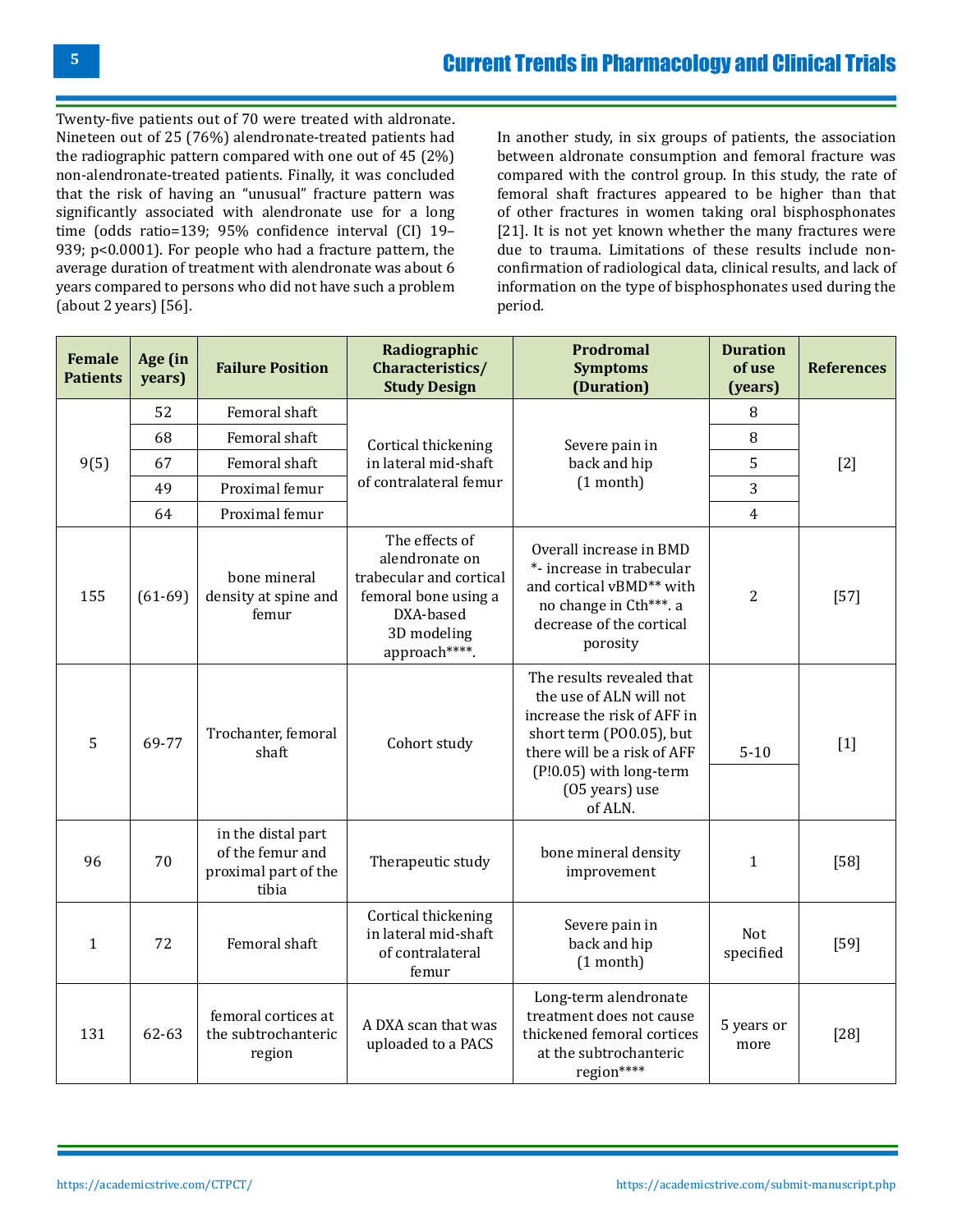| $\mathbf{1}$ | 59    | Upper femur                                                                             | Cortical thickening                                                                                                                                                      | Moderate pain<br>in thigh<br>(3 months)                                                                                                                                                                                                                                                                                                                          | 7                                                                      | $[59]$ |
|--------------|-------|-----------------------------------------------------------------------------------------|--------------------------------------------------------------------------------------------------------------------------------------------------------------------------|------------------------------------------------------------------------------------------------------------------------------------------------------------------------------------------------------------------------------------------------------------------------------------------------------------------------------------------------------------------|------------------------------------------------------------------------|--------|
| 22           | 50-81 | Subtrochanteric<br>femoral fractures                                                    | The imaging studies<br>included radiography<br>$(n = 34)$ , bone<br>scintigraphy $(n = 4)$ ,<br>$CT (n = 4)$ ,<br>and MRI $(n = 5)$ .                                    | In complete fractures, these<br>include minor<br>or no trauma, initial<br>involvement of the<br>lateral proximal femoral<br>cortex, transverse<br>orientation, medial beak,<br>skirt-like focal<br>thickening at the opposing<br>lateral cortical surfaces,<br>superior displacement of<br>the distal fragment,<br>and varus angulation at the<br>fracture site. | a minimum<br>of 4 years<br>and up to<br>14 years<br>(mean,<br>6 years) | [60]   |
| 13           | 55-82 | ST fracture***** due<br>to low-energy<br>trauma                                         | Cortical thickening<br>$(6=$ lateral, $3=$<br>contralateral)                                                                                                             |                                                                                                                                                                                                                                                                                                                                                                  | $2.5 - 5$                                                              | $[42]$ |
| 17           | 53-82 | ST fracture******<br>due<br>to low-energy<br>trauma in patients<br>taking ALN           | Lateral cortical<br>thickening, medial<br>cortical beaking (all)                                                                                                         | Subtrochanteric stress<br>fracture, Femoral shaft<br>stress fracture, and<br>Femoral shaft<br>fracture                                                                                                                                                                                                                                                           | 4                                                                      | $[43]$ |
| $\mathbf{1}$ | 76    | Left femoral<br>Diaphysis, Right<br>femoral<br>diaphysis (4 years<br>later)             | Horizontal fracture<br>lines at thickest<br>part of femoral<br>cortex extending<br>lateral-medial,<br>followed by short<br>oblique fracture<br>)identical at both sites) |                                                                                                                                                                                                                                                                                                                                                                  | 8                                                                      | [61]   |
| 8            | 60    | Right<br>subtrochanteric<br>Femur, Left<br>subtrochanteric<br>femur (9 months<br>later) | Long-term<br>alendronate use was<br>associated with no<br>change in both hip<br>and subtrochanteric/<br>diaphyseal fractures.                                            | Pain in right hip                                                                                                                                                                                                                                                                                                                                                | 4                                                                      | [62]   |

**Table 2:** Presented results of femoral fractures in women treated with alendronate.

\* Bone mineral density

\*\* Cortical volumetric bone mineral density in milligrams per cubic centimeter

\*\*\* Cortical thickness in millimeters

\*\*\*\* In the region of the femur which extended from the lesser trochanter to the junction of the proximal and middle third of the femoral shaft.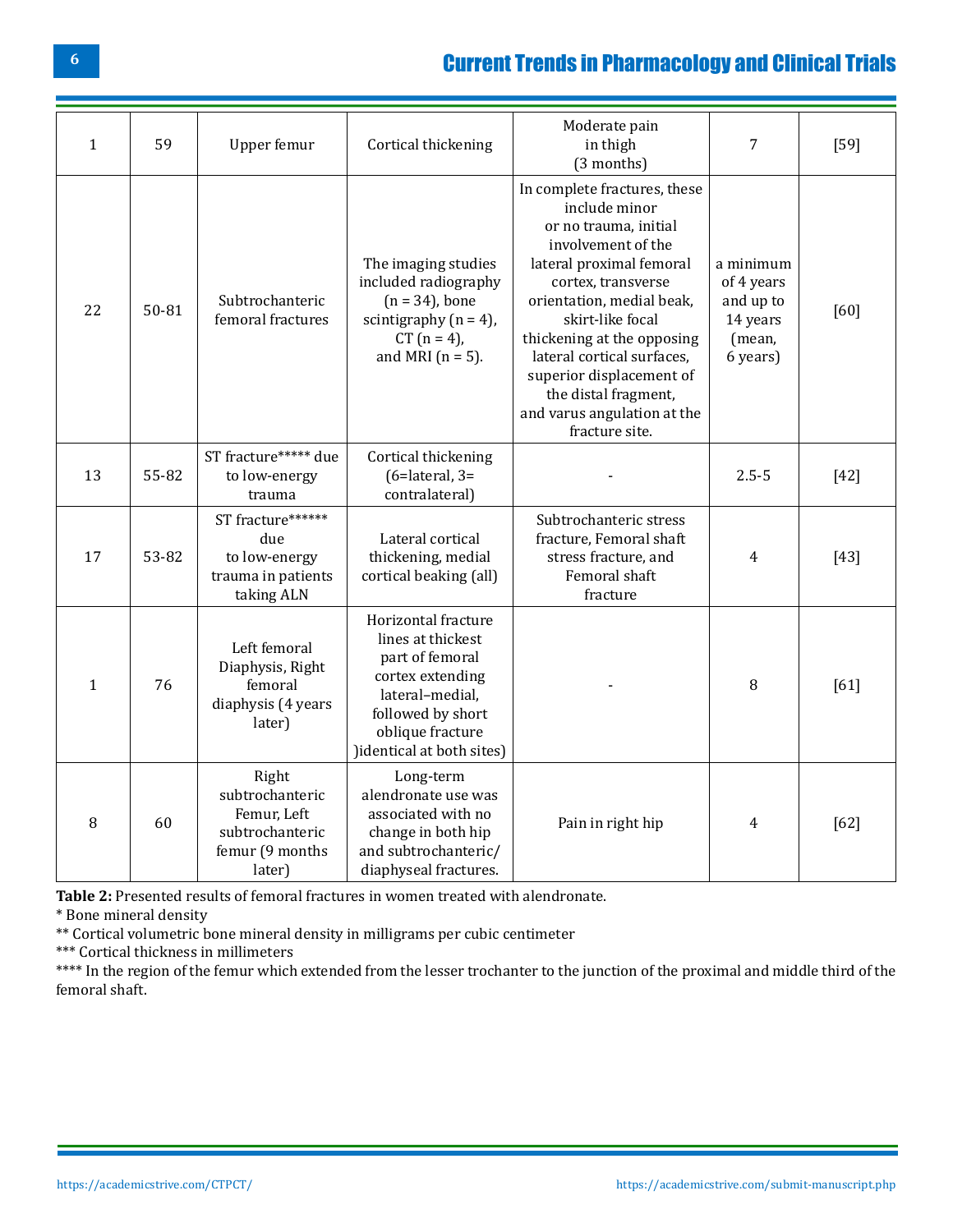

**Figure 2:** a) Distribution of the average changes (difference between follow-up and baseline) observed after two years among patients treated with alendronate. The amount of increase was shown in blue-green and the amount of decrease was shown in red-yellow. Cortical thicknesses are consistent with the results obtained on use of alendronate studies where no change in cortical thickness modification was observed. Empty triangle indicates change averaged over the total femur region of interest. (The image adapted from references of [63,64] with permission from Springer. b) \*\*\*\* Radiographs example for an adult patient with an atypical subtrochanteric femoral insufficiency fracture. The asterisks indicate cortical hypertrophy of the femoral cortices at the proximal and distal fragments [43].

#### **Discussion**

A wide range of studies were conducted by Abrahamsen B, et al. [65] on epidemiology of subtrocentric and diaphyseal hip fractures in treated patients with alendronate. The incidence of subtrocentric and diaphyseal fractures was similar in patients older than 60 years who underwent subtrocentric, diaphyseal femoral, and femoral fractures approximately four years ago. Similarly, an equilibrium state was observed for each type of fracture with high and low strokes. Alendronate treatment protocols were similar among fracture types. The pathophysiology of atypical low-trauma subtrochanteric fractures following alendronate use is not known. However, clinical and pre-clinical studies have shown that possible mechanisms occur alone or simultaneously on bone. Prolonged use of alendronate may reduce or prevent the maturation of collagen as a determinant of bone function. However, these results have not been consistently repeated in clinical trials. As alendronate treatment reduces bone turnover, the increase in overall mineralization may lead to more homogeneous bone-as evidenced by a narrow bone mineralization density distribution and thus an increased femoral fractures risk [66,67]. Alendronate has various impacts on different types of fracture. Severe fractures in the elderly often occur with relatively low-energy trauma.

However, in younger patients who previously had healthy

bones, these fractures are usually caused by higher-energy shocks. This type of fracture is not affected by alendronate in the early stages of healing (91-93), as they heal via endochondral ossification [68,69]. However, stress fractures heal by normal bone remodelling, and thus, alendronate may control or reduce healing, increasing the likelihood of a complete fracture with little or no trauma.

Medications have many benefits for treating osteoporosis. However, concerns have also been reported about the detrimental effect of long-term use of these drugs, such as aldronate, on femoral fractures. This point has been raised in some studies that prolonged use of alendronate may be a risk for fractures caused by a relatively low-energy mechanism. Alendronate inhibits the natural regeneration of bone. Therefore, it restricts the local repair and leads to the accumulation of small fractures and the patient is at greater risk for long-bone fractures. Fractures of the proximal femur that may extend proximally into the piriformis fossa or distally into the isthmus of the femur associated with alendronate therapy have typical clinical and radiographic patterns. In the case of complete fractures, things like minor or no trauma, the lateral cortex of the proximal femoral diaphysis with or without a transverse lucent line, transverse fracture orientation, medial metaphyseal beak angle, skirtlike focal thickening at the opposing lateral cortical surfaces,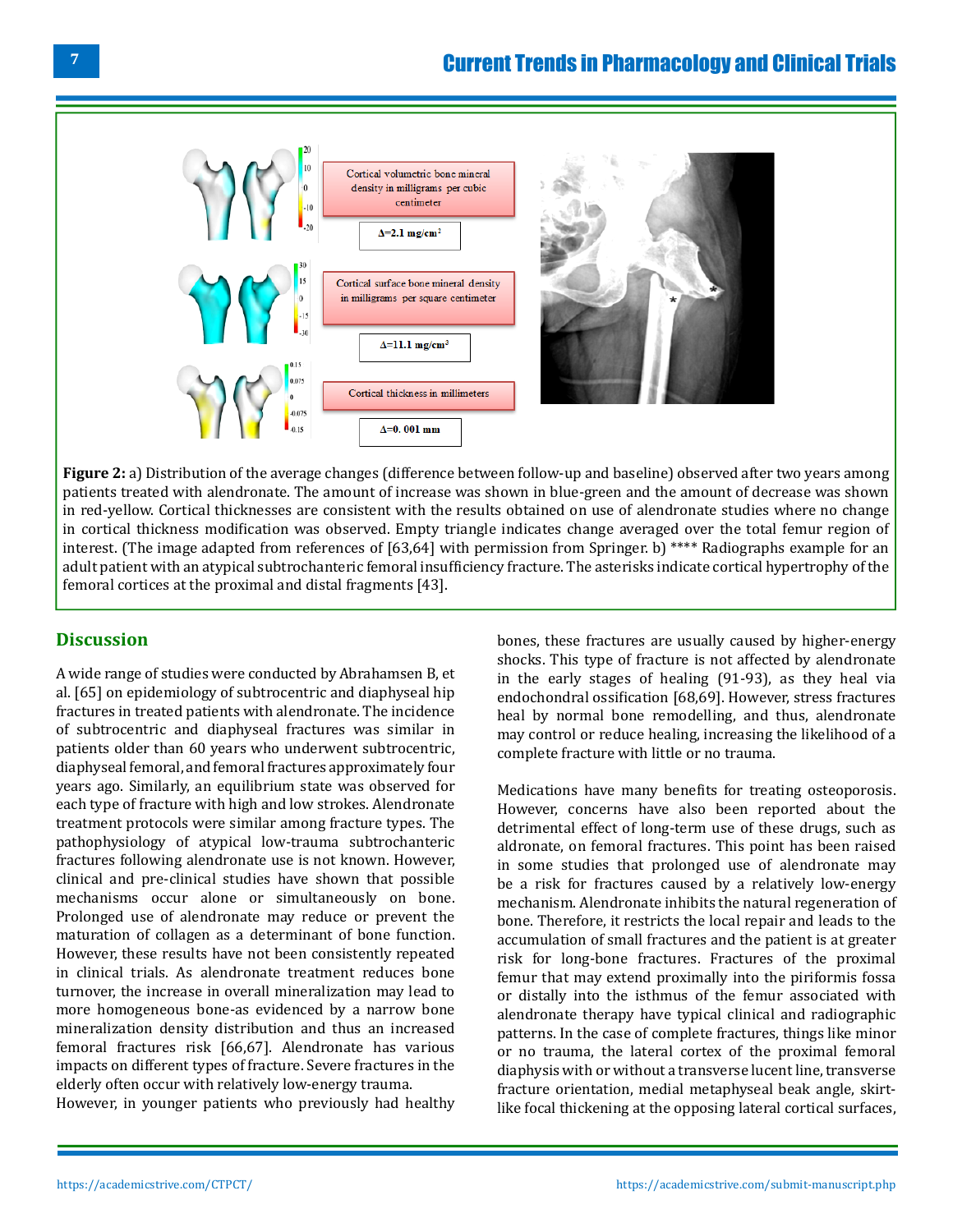superior displacement of the distal fragment, and varus deformity at the fracture site can happen to anyone at any time and at any age. Incomplete fractures show focal lateral cortical thickening with or without an incomplete transverse fracture line, which are known as "beaking" or "flaring." This radiographic fracture pattern is strongly associated with long term alendronate use.

Further studies are needed to determine the most appropriate treatment strategies used for patients with osteoporosis, so that patients can use effective treatments for minimizing the risk of fractures. In this line, the researchers suggested that physicians should assess each patient's condition individually. Since the mechanism and optimal duration of alendronate treatment remain somewhat unknown, this treatment should be considered according to the specific conditions of each patient. As described in this review, abnormal femoral fractures are the only side effect of alendronate. Therefore, alendronate is still a viable treatment option for patients with osteoporosis. According to this approach, specialists should not completely stop taking alendronate. Long-term use of alendronate may be associated with atypical subtrochanteric fractures. However, this has not yet been properly proven and needs further study. If this is proven, the risk ratio of alendronate to its therapeutic benefits remains low.

#### **Conclusion**

Overall, in review suggests that patients may be at an increased risk of atypical femur fractures associated with long-term alendronate use. The results of some studies in this field have shown that long-term use of alendronate suppresses excessive bone circulation, which ultimately leads to excessive accumulation of micro-damage in the bone and the occurrence of atypical femur fractures. However, current guidelines for the optimal and long-term use of alendronate to reduce the incidence of osteoporosis after abnormal fractures are not yet clear, and new strategies may be needed to prevent persistent injury in patients with certain conditions (evaluation of patients' clinical evidence in terms of age, sex, underlying diseases, drug interactions and special conditions such as lactation and menopause in women and other cases.). There is a need for experiments in the animal model system and further clinical studies to elucidate the mechanism of atypical femur fractures.

#### **References**

- 1. [Liu L, Li C, Yang P, Zhu J, Gan D, et al. \(2015\) Association](https://ec.bioscientifica.com/view/journals/ec/4/1/58.xml) [between alendronate and atypical femur fractures: a](https://ec.bioscientifica.com/view/journals/ec/4/1/58.xml) [meta-analysis. Endocrine connections 4\(1\): 58-64.](https://ec.bioscientifica.com/view/journals/ec/4/1/58.xml)
- 2. [Odvina CV, Zerwekh JE, Rao DS, Maalouf N, Gottschalk](https://pubmed.ncbi.nlm.nih.gov/15598694/) [FA, et al. \(2005\) Severely suppressed bone turnover: a](https://pubmed.ncbi.nlm.nih.gov/15598694/) [potential complication of alendronate therapy. J Clin](https://pubmed.ncbi.nlm.nih.gov/15598694/)

[Endocrinol Metab 90\(3\): 1294-1301.](https://pubmed.ncbi.nlm.nih.gov/15598694/)

- 3. [Hollick RJ, Reid DM \(2011\) Role of bisphosphonates in](https://pubmed.ncbi.nlm.nih.gov/21693503/)  [the management of postmenopausal osteoporosis: an](https://pubmed.ncbi.nlm.nih.gov/21693503/)  [update on recent safety anxieties. Menopause Int 17\(2\):](https://pubmed.ncbi.nlm.nih.gov/21693503/) [66-72.](https://pubmed.ncbi.nlm.nih.gov/21693503/)
- 4. [Yoon RS, Hwang JS, Beebe KS \(2011\) Long-term](https://pubmed.ncbi.nlm.nih.gov/21969423/)  [bisphosphonate usage and subtrochanteric insufficiency](https://pubmed.ncbi.nlm.nih.gov/21969423/) fractures: a cause for concern?. J Bone Joint Surg Br [93\(10\): 1289-1295.](https://pubmed.ncbi.nlm.nih.gov/21969423/)
- 5. [Abrahamsen B, Einhorn TA \(2012\) Beyond a reasonable](https://pubmed.ncbi.nlm.nih.gov/22366401/)  [doubt? Bisphosphonates and atypical femur fractures.](https://pubmed.ncbi.nlm.nih.gov/22366401/) [Bone 50\(5\): 1196-1200.](https://pubmed.ncbi.nlm.nih.gov/22366401/)
- 6. [Chen LP, Chang TK, Huang TY, Kwok TG, Lu YC \(2014\)](https://pubmed.ncbi.nlm.nih.gov/24980895/)  [The correlation between lateral bowing angle of the](https://pubmed.ncbi.nlm.nih.gov/24980895/) [femur and the location of atypical femur fractures. Calcif](https://pubmed.ncbi.nlm.nih.gov/24980895/)  [Tissue Int 95\(3\): 240-247.](https://pubmed.ncbi.nlm.nih.gov/24980895/)
- 7. [Girgis CM, Seibel MJ \(2011\) Atypical femur fractures:](https://pubmed.ncbi.nlm.nih.gov/22870488/) [a review of the evidence and its implication to clinical](https://pubmed.ncbi.nlm.nih.gov/22870488/)  [practice. Ther Adv Musculoskelet Dis 3\(6\): 301-314.](https://pubmed.ncbi.nlm.nih.gov/22870488/)
- 8. [Girgis CM, Seibel MJ \(2010\) Atypical femur fractures: a](https://pubmed.ncbi.nlm.nih.gov/20712536/)  [complication of prolonged bisphosphonate therapy. Med](https://pubmed.ncbi.nlm.nih.gov/20712536/)  [J Aust 193\(4\): 196-198.](https://pubmed.ncbi.nlm.nih.gov/20712536/)
- 9. [Prinsloo PJ, Hosking DJ \(2006\) Alendronate sodium in](https://pubmed.ncbi.nlm.nih.gov/18360599/)  [the management of osteoporosis. Ther Clin Risk Manag](https://pubmed.ncbi.nlm.nih.gov/18360599/)  [2\(3\): 235-249.](https://pubmed.ncbi.nlm.nih.gov/18360599/)
- 10. [Somford MP, Draijer FW, Thomassen BJ, Chavassieux](https://pubmed.ncbi.nlm.nih.gov/19419297/) [PM, Boivin G, et al. \(2009\) Bilateral fractures of the](https://pubmed.ncbi.nlm.nih.gov/19419297/)  [femur diaphysis in a patient with rheumatoid arthritis](https://pubmed.ncbi.nlm.nih.gov/19419297/) [on long-term treatment with alendronate: clues to the](https://pubmed.ncbi.nlm.nih.gov/19419297/)  [mechanism of increased bone fragility. J Bone Miner Res](https://pubmed.ncbi.nlm.nih.gov/19419297/) [\(10\): 1736-40.](https://pubmed.ncbi.nlm.nih.gov/19419297/)
- 11. [Masoodi NA \(2010\) Bisphosphonates and atypical femur](https://www.bjmp.org/content/bisphosphonates-and-atypical-femur-fractures) [fractures. BJMP 3\(1\): 311.](https://www.bjmp.org/content/bisphosphonates-and-atypical-femur-fractures)
- 12. [Black DM, Abrahamsen B, Bouxsein ML, Einhorn T,](https://pubmed.ncbi.nlm.nih.gov/30169557/)  [Napoli N \(2019\) Atypical femur fractures: review](https://pubmed.ncbi.nlm.nih.gov/30169557/) [of epidemiology, relationship to bisphosphonates,](https://pubmed.ncbi.nlm.nih.gov/30169557/)  [prevention, and clinical management. Endocr Rev 40\(2\):](https://pubmed.ncbi.nlm.nih.gov/30169557/) [333-368.](https://pubmed.ncbi.nlm.nih.gov/30169557/)
- 13. [Arias LHM, Ortega PG, Gil MS, García EN, Lobato CT, et](https://pubmed.ncbi.nlm.nih.gov/28247363/)  [al. \(2017\) Atypical Fracture of the Sternum After Long-](https://pubmed.ncbi.nlm.nih.gov/28247363/)[Term Alendronate Plus Cholecalciferol Treatment: A](https://pubmed.ncbi.nlm.nih.gov/28247363/) [Case Report. Drug Saf Case Rep 4\(1\): 5.](https://pubmed.ncbi.nlm.nih.gov/28247363/)
- 14. [Bronson WH, Kaye ID, Egol KA \(2014\) Atypical Femur](https://link.springer.com/article/10.1007/s11914-014-0239-7)  [Fractures: A Review. Current Osteoporosis Reports](https://link.springer.com/article/10.1007/s11914-014-0239-7) [12\(4\): 446-453.](https://link.springer.com/article/10.1007/s11914-014-0239-7)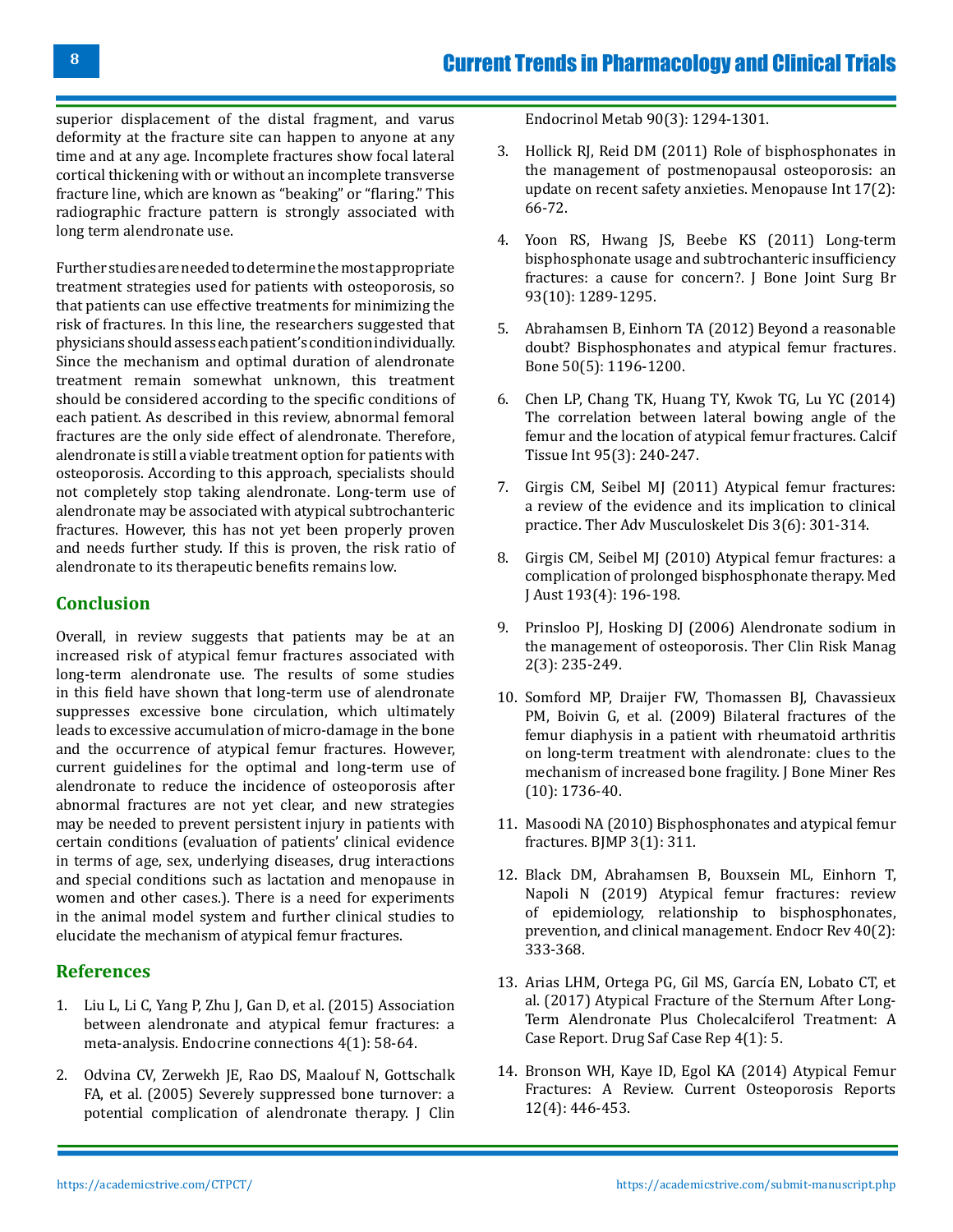- 15. [Gedmintas L, Solomon DH, Kim SC \(2013\)](https://pubmed.ncbi.nlm.nih.gov/23408697/) [Bisphosphonates and risk of subtrochanteric, femoral](https://pubmed.ncbi.nlm.nih.gov/23408697/) [shaft, and atypical femur fracture: a systematic review](https://pubmed.ncbi.nlm.nih.gov/23408697/) [and meta-analysis. J Bone Miner Res 28\(8\): 1729-1737.](https://pubmed.ncbi.nlm.nih.gov/23408697/)
- 16. [Asadullah M, Sarfaraz S, Tanzil S, Ikram R, Kamil N \(2021\)](https://pubmed.ncbi.nlm.nih.gov/34799312/) [The effects of alendronate treatment in the diagnosis and](https://pubmed.ncbi.nlm.nih.gov/34799312/) [management of proximal femur osteoporosis: A real-life](https://pubmed.ncbi.nlm.nih.gov/34799312/) [scenario. Pak J Pharm Sci 34\(4\): 1393-1397.](https://pubmed.ncbi.nlm.nih.gov/34799312/)
- 17. [Kanis JA, Cooper C, Rizzoli R, Reginster JY \(2019\)](https://pubmed.ncbi.nlm.nih.gov/30324412/) [European guidance for the diagnosis and management](https://pubmed.ncbi.nlm.nih.gov/30324412/) [of osteoporosis in postmenopausal women. Osteoporos](https://pubmed.ncbi.nlm.nih.gov/30324412/) [Int 30\(1\): 3-44.](https://pubmed.ncbi.nlm.nih.gov/30324412/)
- 18. [Neviaser AS, Lane JM, Lenart BA, Osula FE, Lorich DG](https://pubmed.ncbi.nlm.nih.gov/18448990/) [\(2008\) Low-energy femoral shaft fractures associated](https://pubmed.ncbi.nlm.nih.gov/18448990/) [with alendronate use. J Orthop Trauma 22\(5\): 346-350.](https://pubmed.ncbi.nlm.nih.gov/18448990/)
- 19. [Cheung RK, Leung KK, Lee KC, Chow TC \(2007\) Sequential](https://pubmed.ncbi.nlm.nih.gov/18057440/) [non-traumatic femoral shaft fractures in a patient on](https://pubmed.ncbi.nlm.nih.gov/18057440/) [long-term alendronate. Hong Kong Med J 13\(6\): 485-](https://pubmed.ncbi.nlm.nih.gov/18057440/) [489.](https://pubmed.ncbi.nlm.nih.gov/18057440/)
- 20. [Capeci CM, Tejwani NC \(2009\) Bilateral low-energy](https://pubmed.ncbi.nlm.nih.gov/19884427/) [simultaneous or sequential femoral fractures in patients](https://pubmed.ncbi.nlm.nih.gov/19884427/) [on long-term alendronate therapy. J Bone Joint Surg Am](https://pubmed.ncbi.nlm.nih.gov/19884427/) [91\(11\): 2556-2561.](https://pubmed.ncbi.nlm.nih.gov/19884427/)
- 21. [Nieves JW, Bilezikian JP, Lane JM, Einhorn TA, Wang Y,](https://pubmed.ncbi.nlm.nih.gov/19484169/) [et al. \(2010\) Fragility fractures of the hip and femur:](https://pubmed.ncbi.nlm.nih.gov/19484169/) [incidence and patient characteristics. Osteoporos Int](https://pubmed.ncbi.nlm.nih.gov/19484169/) [21\(3\): 399-408.](https://pubmed.ncbi.nlm.nih.gov/19484169/)
- 22. [Broulik PD, Rosenkrancova J, Ruzicka P, Sedlacek R](https://pubmed.ncbi.nlm.nih.gov/16034712/) [\(2005\) Effect of alendronate administration on bone](https://pubmed.ncbi.nlm.nih.gov/16034712/) [mineral density and bone strength in castrated rats.](https://pubmed.ncbi.nlm.nih.gov/16034712/) [Hormone and metabolic research \(07\): 414-418.](https://pubmed.ncbi.nlm.nih.gov/16034712/)
- 23. [Kellar J, Givertz A, Mathias J, Cohen J \(2020\)](https://pubmed.ncbi.nlm.nih.gov/32064428/) [Bisphosphonate-related Femoral Shaft Fracture. Clin](https://pubmed.ncbi.nlm.nih.gov/32064428/) [Pract Cases Emerg Med 4\(1\): 62-64.](https://pubmed.ncbi.nlm.nih.gov/32064428/)
- 24. [Lo JC, Neugebauer RS, Ettinger B, Chandra M, Hui RL, et](https://pubmed.ncbi.nlm.nih.gov/33272248/) [al. \(2020\) Risk of complete atypical femur fracture with](https://pubmed.ncbi.nlm.nih.gov/33272248/) [Oral bisphosphonate exposure beyond three years. BMC](https://pubmed.ncbi.nlm.nih.gov/33272248/) [Musculoskelet Disord 21\(1\): 801.](https://pubmed.ncbi.nlm.nih.gov/33272248/)
- 25. [Bone HG, Hosking D, Devogelaer JP, Tucci JR, Emkey RD,](https://pubmed.ncbi.nlm.nih.gov/15028823/) [et al. \(2004\) Ten years' experience with alendronate for](https://pubmed.ncbi.nlm.nih.gov/15028823/) [osteoporosis in postmenopausal women. N Engl J Med](https://pubmed.ncbi.nlm.nih.gov/15028823/) [350\(12\): 1189-1199.](https://pubmed.ncbi.nlm.nih.gov/15028823/)
- 26. [Rey JRC, Foronda IE, Ramos MM \(2011\) Atypical fractures](https://www.elsevier.es/en-revista-revista-espanola-cirugia-ortopedica-traumatologia-429-articulo-atypical-fractures-associated-with-long-S1988885611000083) [associated with the long term use of bisphosphonates.](https://www.elsevier.es/en-revista-revista-espanola-cirugia-ortopedica-traumatologia-429-articulo-atypical-fractures-associated-with-long-S1988885611000083) [The current situation. Spanish Journal of Orthopedic](https://www.elsevier.es/en-revista-revista-espanola-cirugia-ortopedica-traumatologia-429-articulo-atypical-fractures-associated-with-long-S1988885611000083) [Surgery and Traumatology \(English Edition\) 55\(5\): 392-](https://www.elsevier.es/en-revista-revista-espanola-cirugia-ortopedica-traumatologia-429-articulo-atypical-fractures-associated-with-long-S1988885611000083)

[404.](https://www.elsevier.es/en-revista-revista-espanola-cirugia-ortopedica-traumatologia-429-articulo-atypical-fractures-associated-with-long-S1988885611000083)

- 27. [Foronda IE, Carpintero P \(2015\) An atypical fracture in](https://pubmed.ncbi.nlm.nih.gov/26811713/) [male patient with osteogenesis imperfecta. Clin Cases](https://pubmed.ncbi.nlm.nih.gov/26811713/)  [Miner Bone Metab 12\(3\): 278-281.](https://pubmed.ncbi.nlm.nih.gov/26811713/)
- 28. [Unnanuntana A, Ashfaq K, Ton QV, Kleimeyer JP, Lane JM](https://pubmed.ncbi.nlm.nih.gov/21773861/)  [\(2012\) The effect of long-term alendronate treatment](https://pubmed.ncbi.nlm.nih.gov/21773861/)  [on cortical thickness of the proximal femur. Clin Orthop](https://pubmed.ncbi.nlm.nih.gov/21773861/) [Relat Res 470\(1\):291-298.](https://pubmed.ncbi.nlm.nih.gov/21773861/)
- 29. [Sasaki S, Miyakoshi N, Hongo M, Kasukawa Y, Shimada](https://pubmed.ncbi.nlm.nih.gov/22610061/)  [Y \(2012\) Low-energy diaphyseal femoral fractures](https://pubmed.ncbi.nlm.nih.gov/22610061/)  [associated with bisphosphonate use and severe curved](https://pubmed.ncbi.nlm.nih.gov/22610061/) [femur: a case series. J Bone Miner Metab 30\(5\): 561-567.](https://pubmed.ncbi.nlm.nih.gov/22610061/)
- 30. [Cooper C, Reginster JY, Cortet B, Curiel MD, Lorenc RS,](https://pubmed.ncbi.nlm.nih.gov/22356102/)  [et al. \(2012\) Long-term treatment of osteoporosis](https://pubmed.ncbi.nlm.nih.gov/22356102/) [in postmenopausal women: a review from the](https://pubmed.ncbi.nlm.nih.gov/22356102/)  [European Society for Clinical and Economic Aspects](https://pubmed.ncbi.nlm.nih.gov/22356102/) [of Osteoporosis and Osteoarthritis \(ESCEO\) and the](https://pubmed.ncbi.nlm.nih.gov/22356102/)  [International Osteoporosis Foundation \(IOF\). Curr Med](https://pubmed.ncbi.nlm.nih.gov/22356102/) [Res Opin 28\(3\): 475-491.](https://pubmed.ncbi.nlm.nih.gov/22356102/)
- 31. [Koh JS, Goh SK, Png MA, Kwek EB, Howe TS \(2010\) Femoral](https://pubmed.ncbi.nlm.nih.gov/20101130/)  [cortical stress lesions in long-term bisphosphonate](https://pubmed.ncbi.nlm.nih.gov/20101130/) [therapy: a herald of impending fracture?. J Orthop](https://pubmed.ncbi.nlm.nih.gov/20101130/)  [Trauma 24\(2\): 75-81.](https://pubmed.ncbi.nlm.nih.gov/20101130/)
- 32. [Bush LA, Chew FS \(2009\) Subtrochanteric femoral](https://pubmed.ncbi.nlm.nih.gov/27843524/) [insufficiency fracture in woman on bisphosphonate](https://pubmed.ncbi.nlm.nih.gov/27843524/) [therapy for glucocorticoid-induced osteoporosis. Radiol](https://pubmed.ncbi.nlm.nih.gov/27843524/)  [Case Rep 4\(1\): 261.](https://pubmed.ncbi.nlm.nih.gov/27843524/)
- 33. [Wang Z, Bhattacharyya T \(2011\) Trends in incidence of](https://pubmed.ncbi.nlm.nih.gov/20814954/) [subtrochanteric fragility fractures and bisphosphonate](https://pubmed.ncbi.nlm.nih.gov/20814954/) [use among the US elderly, 1996–2007. J Bone Miner Res](https://pubmed.ncbi.nlm.nih.gov/20814954/)  [26\(3\): 553-560.](https://pubmed.ncbi.nlm.nih.gov/20814954/)
- 34. [Kharwadkar N, Mayne B, Lawrence JE, Khanduja V](https://pubmed.ncbi.nlm.nih.gov/28288986/) [\(2017\) Bisphosphonates and atypical subtrochanteric](https://pubmed.ncbi.nlm.nih.gov/28288986/) [fractures of the femur. Bone Joint Res 6\(3\): 144-153.](https://pubmed.ncbi.nlm.nih.gov/28288986/)
- 35. [Thompson RN, Phillips JR, McCauley SH, Elliott JR,](https://pubmed.ncbi.nlm.nih.gov/22371548/)  [Moran CG \(2012\) Atypical femoral fractures and](https://pubmed.ncbi.nlm.nih.gov/22371548/)  [bisphosphonate treatment: experience in two large](https://pubmed.ncbi.nlm.nih.gov/22371548/)  [United Kingdom teaching hospitals. J Bone Joint Surg Br](https://pubmed.ncbi.nlm.nih.gov/22371548/) [94\(3\): 385-390.](https://pubmed.ncbi.nlm.nih.gov/22371548/)
- 36. [Abrahamsen B, Eiken P, Alhambra DP, Eastell R \(2016\)](https://www.bmj.com/content/353/bmj.i3365) [Risk of hip, subtrochanteric, and femoral shaft fractures](https://www.bmj.com/content/353/bmj.i3365) [among mid and long term users of alendronate:](https://www.bmj.com/content/353/bmj.i3365) [nationwide cohort and nested case-control study. BMJ](https://www.bmj.com/content/353/bmj.i3365)  [pp: 353.](https://www.bmj.com/content/353/bmj.i3365)
- 37. [Chavassieux PM, Arlot ME, Roux JP, Portero N, Daifotis A,](https://pubmed.ncbi.nlm.nih.gov/10780867/)  [et al. \(2000\) Effects of alendronate on bone quality and](https://pubmed.ncbi.nlm.nih.gov/10780867/)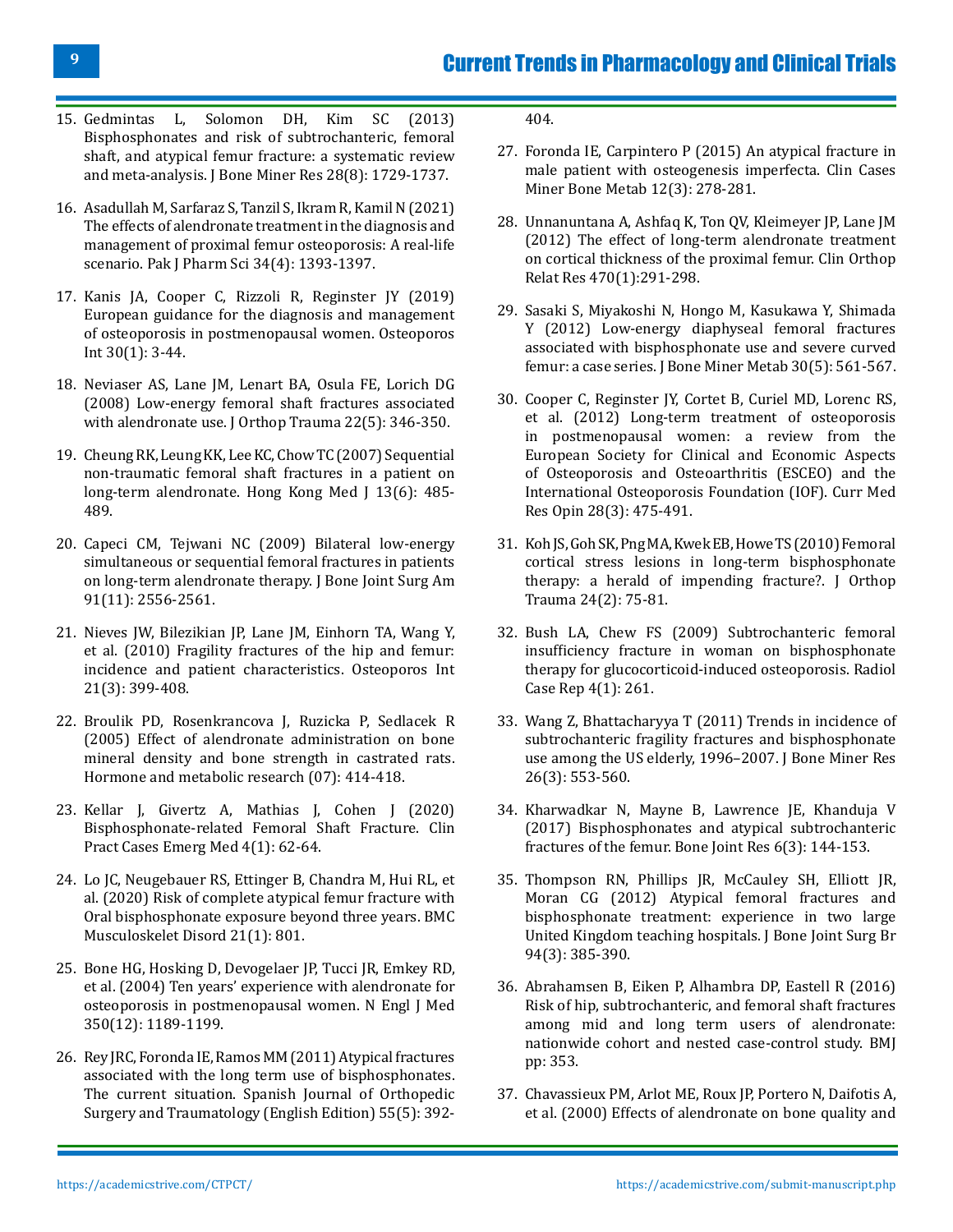[remodeling in glucocorticoid-induced osteoporosis: A](https://pubmed.ncbi.nlm.nih.gov/10780867/) [histomorphometric analysis of transiliac biopsies. J Bone](https://pubmed.ncbi.nlm.nih.gov/10780867/) [Miner Res 15\(4\): 754-762.](https://pubmed.ncbi.nlm.nih.gov/10780867/)

- 38. [Papapoulos S, Bone H, Cosman F, Dempster DW, McClung](https://pubmed.ncbi.nlm.nih.gov/33724542/) [MR, et al. \(2021\) Incidence of Hip and Subtrochanteric/](https://pubmed.ncbi.nlm.nih.gov/33724542/) [Femoral Shaft Fractures in Postmenopausal Women](https://pubmed.ncbi.nlm.nih.gov/33724542/) [with Osteoporosis in the Phase 3 Long-Term Odanacatib](https://pubmed.ncbi.nlm.nih.gov/33724542/) [Fracture Trial. J Bone Miner Res 36\(7\): 1225-1234.](https://pubmed.ncbi.nlm.nih.gov/33724542/)
- 39. [Chen JS, Sambrook PN \(2012\) Antiresorptive therapies](https://pubmed.ncbi.nlm.nih.gov/21894214/) [for osteoporosis: a clinical overview. Nat Rev Endocrinol](https://pubmed.ncbi.nlm.nih.gov/21894214/) [8\(2\): 81-91.](https://pubmed.ncbi.nlm.nih.gov/21894214/)
- 40. [Tonino RP, Santora A, Ross PD \(2001\) Safety of long-term](https://academic.oup.com/jcem/article/86/4/1835/2848916) [alendronate. The Journal of Clinical Endocrinology &](https://academic.oup.com/jcem/article/86/4/1835/2848916) [Metabolism 86\(4\): 1835-1846.](https://academic.oup.com/jcem/article/86/4/1835/2848916)
- 41. [Goddard MS, Reid KR, Johnston JC, Khanuja HS \(2009\)](https://pubmed.ncbi.nlm.nih.gov/19708622/) [Atraumatic bilateral femur fracture in long-term](https://pubmed.ncbi.nlm.nih.gov/19708622/) [bisphosphonate use. Orthopedics 32\(8\).](https://pubmed.ncbi.nlm.nih.gov/19708622/)
- 42. [Goh SK, Yang KY, Koh JS, Wong MK, Chua SY, et al. \(2007\)](https://pubmed.ncbi.nlm.nih.gov/17356148/) [Subtrochanteric insufficiency fractures in patients on](https://pubmed.ncbi.nlm.nih.gov/17356148/) [alendronate therapy: a caution. J Bone Joint Surg Br](https://pubmed.ncbi.nlm.nih.gov/17356148/) [89\(3\): 349-353.](https://pubmed.ncbi.nlm.nih.gov/17356148/)
- 43. [Kwek EB, Goh SK, Koh JS, Png MA, Howe TS \(2008\) An](https://pubmed.ncbi.nlm.nih.gov/18222447/) [emerging pattern of subtrochanteric stress fractures: a](https://pubmed.ncbi.nlm.nih.gov/18222447/) [long-term complication of alendronate therapy?. Injury](https://pubmed.ncbi.nlm.nih.gov/18222447/) [39\(2\): 224-231.](https://pubmed.ncbi.nlm.nih.gov/18222447/)
- 44. [Lenart BA, Lorich DG, Lane JM \(2008\) Atypical fractures](https://www.nejm.org/doi/full/10.1056/nejmc0707493) [of the femoral diaphysis in postmenopausal women](https://www.nejm.org/doi/full/10.1056/nejmc0707493) [taking alendronate. N Engl J Med 358\(12\): 1304-1306.](https://www.nejm.org/doi/full/10.1056/nejmc0707493)
- 45. [Noor ASS, Sjoden GO \(2009\) Two femoral insufficiency](https://journals.lww.com/clinorthop/Fulltext/2009/07000/Case_Reports__Two_Femoral_Insufficiency_Fractures.37.aspx) [fractures after long-term alendronate therapy. Clinical](https://journals.lww.com/clinorthop/Fulltext/2009/07000/Case_Reports__Two_Femoral_Insufficiency_Fractures.37.aspx) [Orthopaedics and Related Research 467\(7\): 1921-1926.](https://journals.lww.com/clinorthop/Fulltext/2009/07000/Case_Reports__Two_Femoral_Insufficiency_Fractures.37.aspx)
- 46. [Aspenberg P \(2008\) Bisphosphonate-induced fractures:](https://pubmed.ncbi.nlm.nih.gov/18766476/) [nature strikes back?. Acta Orthop 79\(4\): 459-460.](https://pubmed.ncbi.nlm.nih.gov/18766476/)
- 47. [Noor ASS, Sjoden GO \(2008\) Subtrochanteric displaced](https://pubmed.ncbi.nlm.nih.gov/18766492/) [insufficiency fracture after long‐term alendronate](https://pubmed.ncbi.nlm.nih.gov/18766492/) [therapy-a case report. Acta Orthop 79\(4\): 565-567.](https://pubmed.ncbi.nlm.nih.gov/18766492/)
- 48. [Schneider JP \(2009\) Bisphosphonates and low-impact](https://pubmed.ncbi.nlm.nih.gov/19256578/) [femoral fractures: current evidence on alendronate](https://pubmed.ncbi.nlm.nih.gov/19256578/)[fracture risk. Geriatrics 64\(1\): 18-23.](https://pubmed.ncbi.nlm.nih.gov/19256578/)
- 49. [Edwards MH, McCrae FC, Min SAY \(2010\) Alendronate](https://pubmed.ncbi.nlm.nih.gov/19562241/)[related femoral diaphysis fracture—what should be](https://pubmed.ncbi.nlm.nih.gov/19562241/) [done to predict and prevent subsequent fracture of the](https://pubmed.ncbi.nlm.nih.gov/19562241/) [contralateral side?. Osteoporosis Int 21\(4\): 701-703.](https://pubmed.ncbi.nlm.nih.gov/19562241/)
- 50. [Isaacs JD, Shidiak L, Harris IA, Szomor ZL \(2010\) Femoral](https://pubmed.ncbi.nlm.nih.gov/20809164/)

[insufficiency fractures associated with prolonged](https://pubmed.ncbi.nlm.nih.gov/20809164/) [bisphosphonate therapy. Clin Orthop Relat Res 468\(12\):](https://pubmed.ncbi.nlm.nih.gov/20809164/) [3384-3392.](https://pubmed.ncbi.nlm.nih.gov/20809164/)

- 51. [Black DM, Geiger EJ, Eastell R, Vittinghoff E, Li BH, et](https://pubmed.ncbi.nlm.nih.gov/32813950/)  [al. \(2020\) Atypical femur fracture risk versus fragility](https://pubmed.ncbi.nlm.nih.gov/32813950/)  [fracture prevention with bisphosphonates. N Engl J Med](https://pubmed.ncbi.nlm.nih.gov/32813950/)  [383\(8\): 743-753.](https://pubmed.ncbi.nlm.nih.gov/32813950/)
- 52. [Allen MR, Iwata K, Sato M, Burr DB \(2006\) Raloxifene](https://pubmed.ncbi.nlm.nih.gov/16814622/)  [enhances vertebral mechanical properties independent](https://pubmed.ncbi.nlm.nih.gov/16814622/) [of bone density. Bone 39\(5\): 1130-1135.](https://pubmed.ncbi.nlm.nih.gov/16814622/)
- 53. [Ensrud KE, Connor ELB, Schwartz A, Santora AC, Bauer](https://asbmr.onlinelibrary.wiley.com/doi/full/10.1359/JBMR.040326)  [DC, et al. \(2004\) Randomized trial of effect of alendronate](https://asbmr.onlinelibrary.wiley.com/doi/full/10.1359/JBMR.040326)  [continuation versus discontinuation in women with low](https://asbmr.onlinelibrary.wiley.com/doi/full/10.1359/JBMR.040326)  [BMD: results from the Fracture Intervention Trial long](https://asbmr.onlinelibrary.wiley.com/doi/full/10.1359/JBMR.040326)[term extension. Journal of Bone and Mineral Research](https://asbmr.onlinelibrary.wiley.com/doi/full/10.1359/JBMR.040326)  [19\(8\): 1259-1269.](https://asbmr.onlinelibrary.wiley.com/doi/full/10.1359/JBMR.040326)
- 54. [Rodan G, Reszka A, Golub E, Rizzoli R \(2004\) Bone safety](https://pubmed.ncbi.nlm.nih.gov/15324532/)  [of long-term bisphosphonate treatment. Curr Med Res](https://pubmed.ncbi.nlm.nih.gov/15324532/) [Opin 20\(8\): 1291-1300.](https://pubmed.ncbi.nlm.nih.gov/15324532/)
- 55. [Yang KH, Won JH, Yoon HK, Ryu JH, Choo KS, et al. \(2007\)](https://pubmed.ncbi.nlm.nih.gov/17722238/) [High concentrations of pamidronate in bone weaken the](https://pubmed.ncbi.nlm.nih.gov/17722238/)  [mechanical properties of intact femora in a rat model.](https://pubmed.ncbi.nlm.nih.gov/17722238/)  [Yonsei Med J 48\(4\): 653-658.](https://pubmed.ncbi.nlm.nih.gov/17722238/)
- 56. [Im GI, Jeong SH \(2015\) Pathogenesis, management and](https://pubmed.ncbi.nlm.nih.gov/25774358/) [prevention of atypical femoral fractures. J Bone Metab](https://pubmed.ncbi.nlm.nih.gov/25774358/)  [22\(1\): 1-8.](https://pubmed.ncbi.nlm.nih.gov/25774358/)
- 57. [Winzenrieth R, Humbert L, Di Gregorio S, Bonel E, García](https://pubmed.ncbi.nlm.nih.gov/29974136/)  [M, et al. \(2018\) Effects of osteoporosis drug treatments](https://pubmed.ncbi.nlm.nih.gov/29974136/)  [on cortical and trabecular bone in the femur using DXA](https://pubmed.ncbi.nlm.nih.gov/29974136/)[based 3D modeling. Osteoporos Int 29\(10\): 2323-2333.](https://pubmed.ncbi.nlm.nih.gov/29974136/)
- 58. [Wang CJ, Wang JW, Weng LH, Hsu CC, Huang CC, et](https://pubmed.ncbi.nlm.nih.gov/14630840/)  [al. \(2003\) The effect of alendronate on bone mineral](https://pubmed.ncbi.nlm.nih.gov/14630840/) [density in the distal part of the femur and proximal part](https://pubmed.ncbi.nlm.nih.gov/14630840/) [of the tibia after total knee arthroplasty. J Bone Joint Surg](https://pubmed.ncbi.nlm.nih.gov/14630840/)  [Am 85\(11\): 2121-2126.](https://pubmed.ncbi.nlm.nih.gov/14630840/)
- 59. [Husada G, Libberecht K, Peeters T, Populaire J \(2005\)](https://link.springer.com/article/10.1007/s00068-005-1421-5) [Bilateral mid-diaphyseal femoral stress fractures in the](https://link.springer.com/article/10.1007/s00068-005-1421-5) [elderly. European Journal of Trauma 31\(1\): 68-71.](https://link.springer.com/article/10.1007/s00068-005-1421-5)
- 60. [Chan SS, Rosenberg ZS, Chan K, Capeci C \(2010\)](https://pubmed.ncbi.nlm.nih.gov/20489100/) [Subtrochanteric femoral fractures in patients receiving](https://pubmed.ncbi.nlm.nih.gov/20489100/)  [long-term alendronate therapy: imaging features. AJR](https://pubmed.ncbi.nlm.nih.gov/20489100/) [Am J Roentgenol 194\(6\): 1581-1586.](https://pubmed.ncbi.nlm.nih.gov/20489100/)
- 61. [Lee JK \(2009\) Bilateral atypical femoral diaphyseal](https://pubmed.ncbi.nlm.nih.gov/20374333/)  [fractures in a patient treated with alendronate sodium.](https://pubmed.ncbi.nlm.nih.gov/20374333/)  [Int J Rheum Dis 12\(2\): 149-154.](https://pubmed.ncbi.nlm.nih.gov/20374333/)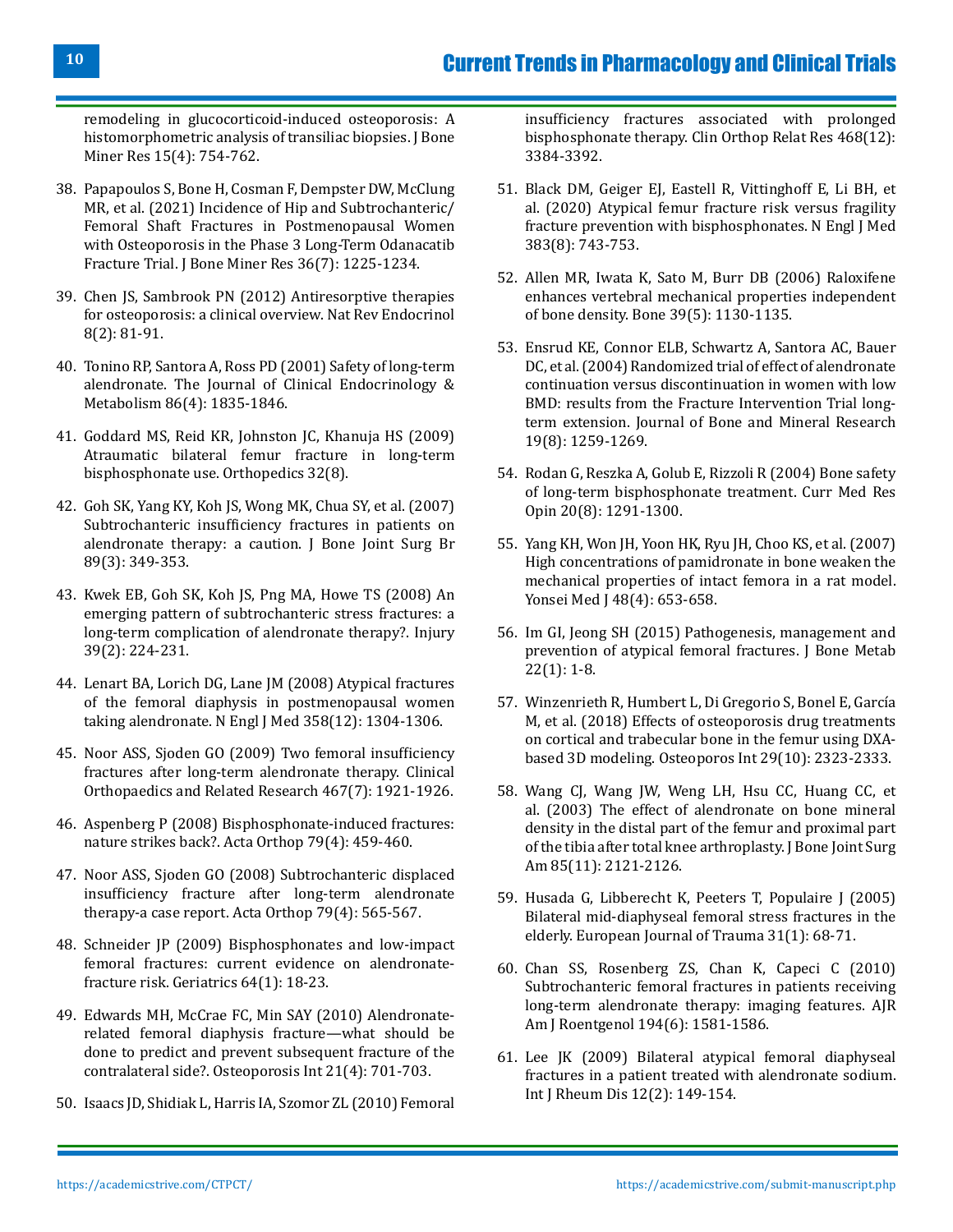- 62. [Giusti A, Hamdy NA, Papapoulos SE \(2010\) Atypical](https://pubmed.ncbi.nlm.nih.gov/20493982/) [fractures of the femur and bisphosphonate therapy:](https://pubmed.ncbi.nlm.nih.gov/20493982/) [a systematic review of case/case series studies. Bone](https://pubmed.ncbi.nlm.nih.gov/20493982/) [47\(2\): 169-180.](https://pubmed.ncbi.nlm.nih.gov/20493982/)
- 63. [Leung F, Lau TW, To M, Luk KD, Kung AW \(2009\) Atypical](https://pubmed.ncbi.nlm.nih.gov/21686468/) [femoral diaphyseal and subtrochanteric fractures and](https://pubmed.ncbi.nlm.nih.gov/21686468/) [their association with bisphosphonates. BMJ Case Rep.](https://pubmed.ncbi.nlm.nih.gov/21686468/)
- 64. [Brandser EA, Buckwalter JA \(1996\) Imaging studies](https://pubmed.ncbi.nlm.nih.gov/9129276/) [for diagnosing stress and insufficiency fractures. Iowa](https://pubmed.ncbi.nlm.nih.gov/9129276/) [Orthop J 16: 70-78.](https://pubmed.ncbi.nlm.nih.gov/9129276/)
- 65. [Abrahamsen B, Eiken P, Eastell R \(2009\) Subtrochanteric](https://pubmed.ncbi.nlm.nih.gov/19113931/) [and diaphyseal femur fractures in patients treated with](https://pubmed.ncbi.nlm.nih.gov/19113931/) [alendronate: a register-based national cohort study. J](https://pubmed.ncbi.nlm.nih.gov/19113931/) [Bone Miner Res 24\(6\): 1095-1102.](https://pubmed.ncbi.nlm.nih.gov/19113931/)
- 66. [Boivin GY, Chavassieux PM, Santora AC, Yates J, Meunier](https://pubmed.ncbi.nlm.nih.gov/11062357/)

[PJ \(2000\) Alendronate increases bone strength by](https://pubmed.ncbi.nlm.nih.gov/11062357/)  [increasing the mean degree of mineralization of bone](https://pubmed.ncbi.nlm.nih.gov/11062357/)  [tissue in osteoporotic women. Bone 27\(5\): 687-694.](https://pubmed.ncbi.nlm.nih.gov/11062357/)

- 67. [Roschger P, Rinnerthaler S, Yates J, Rodan GA, Fratzl P, et](https://pubmed.ncbi.nlm.nih.gov/11502482/)  [al. \(2001\) Alendronate increases degree and uniformity](https://pubmed.ncbi.nlm.nih.gov/11502482/) [of mineralization in cancellous bone and decreases the](https://pubmed.ncbi.nlm.nih.gov/11502482/) [porosity in cortical bone of osteoporotic women. Bone](https://pubmed.ncbi.nlm.nih.gov/11502482/)  [29\(2\): 185-191.](https://pubmed.ncbi.nlm.nih.gov/11502482/)
- 68. [Cao Y, Mori S, Mashiba T, Westmore MS, Ma L, et al.](https://pubmed.ncbi.nlm.nih.gov/12469918/)  [\(2002\) Raloxifene, estrogen, and alendronate affect the](https://pubmed.ncbi.nlm.nih.gov/12469918/)  [processes of fracture repair differently in ovariectomized](https://pubmed.ncbi.nlm.nih.gov/12469918/) [rats. J Bone Miner Res 17\(12\): 2237-2246.](https://pubmed.ncbi.nlm.nih.gov/12469918/)
- 69. [McDonald MM, Schindeler A, Little DG \(2007\)](https://www.proquest.com/openview/0a598d2c28dc576ed9422009f9fcc141/1?pq-origsite=gscholar&cbl=2041965) [Bisphosphonate treatment and fracture repair. IBMS](https://www.proquest.com/openview/0a598d2c28dc576ed9422009f9fcc141/1?pq-origsite=gscholar&cbl=2041965)  [BoneKEy 4\(9\): 236-251.](https://www.proquest.com/openview/0a598d2c28dc576ed9422009f9fcc141/1?pq-origsite=gscholar&cbl=2041965)